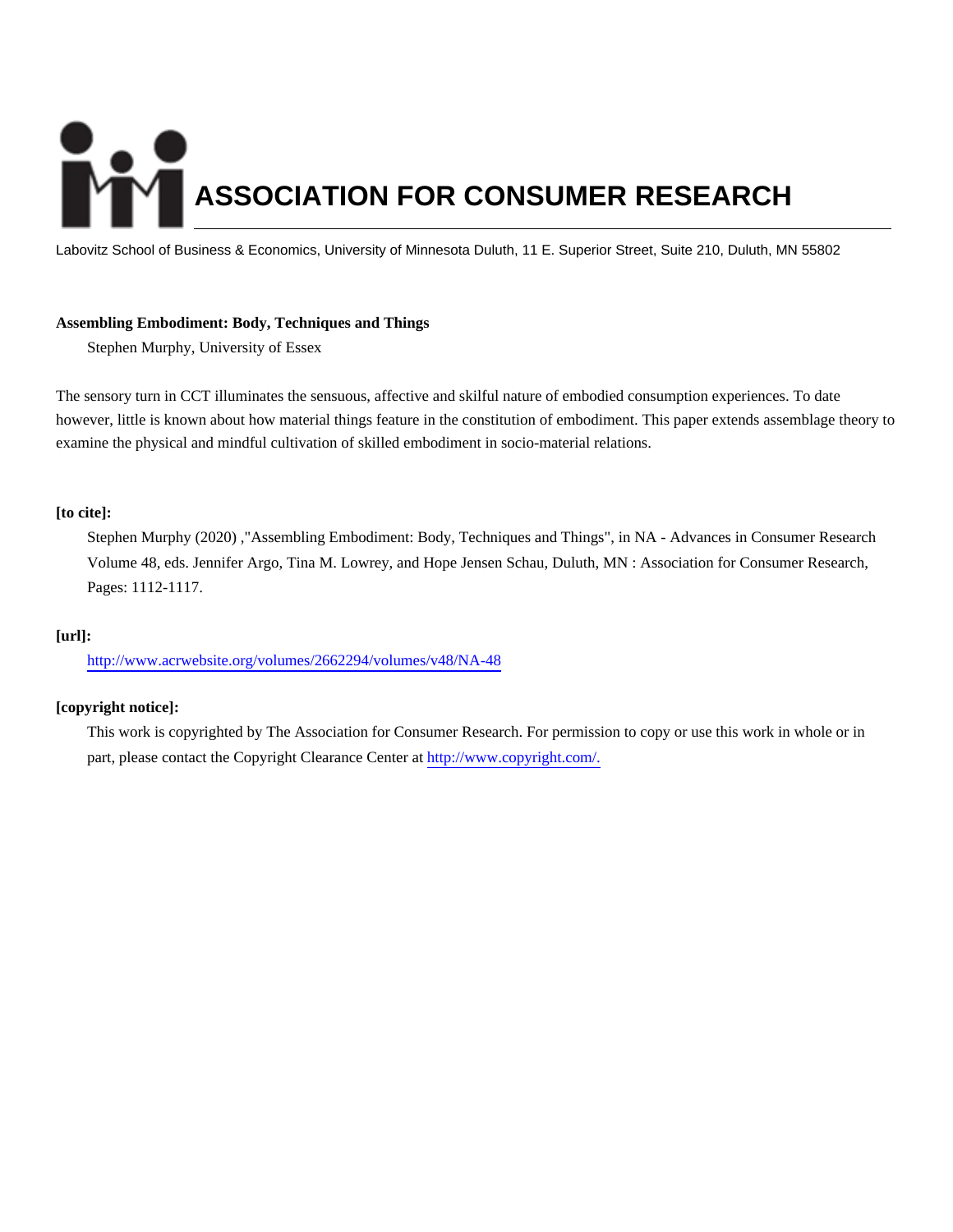# The Body and Equipment: Understanding Consumption **Through Relationships Between Body and Equipment**

Chairs: Annetta Grant, Bucknell University, USA

Robin Canniford, University of Melbourne, Australia

Paper #1: Why Do Consumers Put Their Bodies at Risk? A **Reflexive Modernist Analysis of CrossFit's Marketplace Culture** Craig Thompson, University of Madison-Wisconsin, USA Anil Isisag, Emlyon Business School, France

Paper #2: The Socio- and Material-Temporal Routines of Mothering: Why and How Physical Activity Often Fails to Fit Fiona Spotswood, University of Bristol, UK

Paper #3: Assembling Embodiment: Body, Techniques and **Things** 

Stephen Murphy, University of Essex, UK

Paper #4: Extending Flow: How Place, Materials, and Body **Create Restorative Consumption in Nature** 

Annetta Grant, Bucknell University, USA Avi Shankar, University of Bath, UK Robin Canniford, University of Melbourne, Australia

### **SESSION OVERVIEW**

The body is the primary conduit to consumers' sense and understanding of the world (Canniford et al 2019; Joy and Sherry 2003). The body is a site at which consumers enact self-identity (Roux and Belk 2019; Patterson and Schroeder 2010), reflexivity (Husemann and Eckhardt 2019; Thompson and Üstüner 2015), as well as pleasure and pain (Goulding et al. 2009; Scott, Cayla, Cova 2017). In all cases, however, the consumer's body is surrounded and augmented with forms of physical and discursive equipment. By equipment, we mean sets of devices used to achieve practical ends (Rabinow 2009). Equipment can span multiple scales, from the apparatus of the individual body (Zanette and Scaraboto 2019), through meso-level assemblages of body and consumption goods (Murphy et al 2018), to technologies that link consumers into large-scale dispositifs (Lupton 2015). In this special session, we extend current understandings of embodiment with new perspectives on the relationships between consumers' bodies and equipment. We explore material and nonmaterial concepts of equipment to ask: What does the relationship between body and equipment reveal about consumption? And more particularly how does considering different facets of equipment enlighten an understanding of embodiment?

The first paper considers how consumers mobilize and shape their bodies in preparation for contingencies and imminent threats through the equipment common to the global phenomenon of Cross-Fit. Based on a two-year ethnography, this study analyses CrossFit's marketplace culture as a meso-level inflection of reflexive modernization. The study's findings offer an alternative to extant existential and neoliberal explanations of consumer's embodied risk-taking.

The second paper considers the equipment of time, and time as equipment. Through an analysis of diary data and depth interviews with mothers from deprived urban areas, this study illuminates the entangled practices and temporalities of mothering. The resulting configurations shape the (im)possibilities of physical activity and mothering. A body equipped with time is better off, but the equipment of time is both gendered and classed, raising considerations for rising levels of obesity.

In the third paper, the materials necessary for hobby motorcycle repair constitute the equipment for expressing embodied masculin-

ity. This study examines the embodiment of material culture to show how consumers assemble masculinity through an array of sociomaterial practices. Findings show how the dualistic categories of mind/body and subject/object dissolve in the intricacies of embodied socio-material relations.

The fourth paper considers skill and knowledge as equipment through which consumers effect body practices that have restorative benefits. In an ethnographic study of hobby fly fishing, we contribute an extended theory of flow to show how consumers bodies, the environment, and fishing equipment create restorative experiences.

We use various contexts, theoretical, and methodological approaches to body-equipment relationships to reveal new perspectives on the role of the body in consumer experience, consumer responsibilization, and gendered understandings of practices. This session embraces the suggested conference themes of technology (equipment) and obesity. The session is especially relevant for researchers interested in embodiment, temporality, and practice and assemblage theories.

# Why Do Consumers Put Their Bodies at Risk? A **Reflexive Modernist Analysis of CrossFit's Marketplace Culture**

### **EXTENDED ABSTRACT**

Consumer researchers and sports sociologists have taken an interest in understanding why consumers choose to literally put their bodies on the line, subjecting themselves to extreme physical stress and pain, and to risk injury (and even death) in the service of autotelic leisure activities (Atkinson 2011; Celsi, Rose, and Leigh 1993; Dawson 2017; Scott, Cayla, and Cova 2017; Saville 2008; Schneider, Butryn, Furst, and Masucci 2007). These studies have been framed by two distinct interpretive frameworks, which we refer to as the existential and neoliberal models, each highlighting a different set of explanatory socio-cultural conditions.

The existential model builds on the work of David Le Breton (2000) and argues that such risk-taking activities provide individuals opportunities for spiritual quests and authenticating experiences that they find lacking in the rationalized flow of modern life and its bureaucratic work orders (Celsi et al. 1993; Scott et al. 2017; also see Arnould and Price 2000; Caillois 2001). In comparison, the neoliberal model maintains that physically challenging activities are part and parcel of a new disciplinary regime of neoliberal governmentality (Foucault 2008) whereby individuals regard social life as a sphere of cutthroat competition in which only the fittest (and most self-disciplined) can attain success (Cederström and Spicer 2015; Datta and Chakraborty 2017).

Previous examinations of CrossFit's marketplace culturewhich affords a communally shared experience of physical challenge, risk taking, and calculated endurance of pain—have rather expectedly followed an existential (Dawson 2017; Herz 2014; Pekkanen, Närvänen and Tuominen 2017) or neoliberal lens (Heywood 2016; James and Gill 2017; Nash 2017). While the narratives of the CrossFit enthusiasts we interviewed exhibit motifs that are compatible with both existential and neoliberal interpretive frames, we propose that there is more to the story than an enactment of neoliberal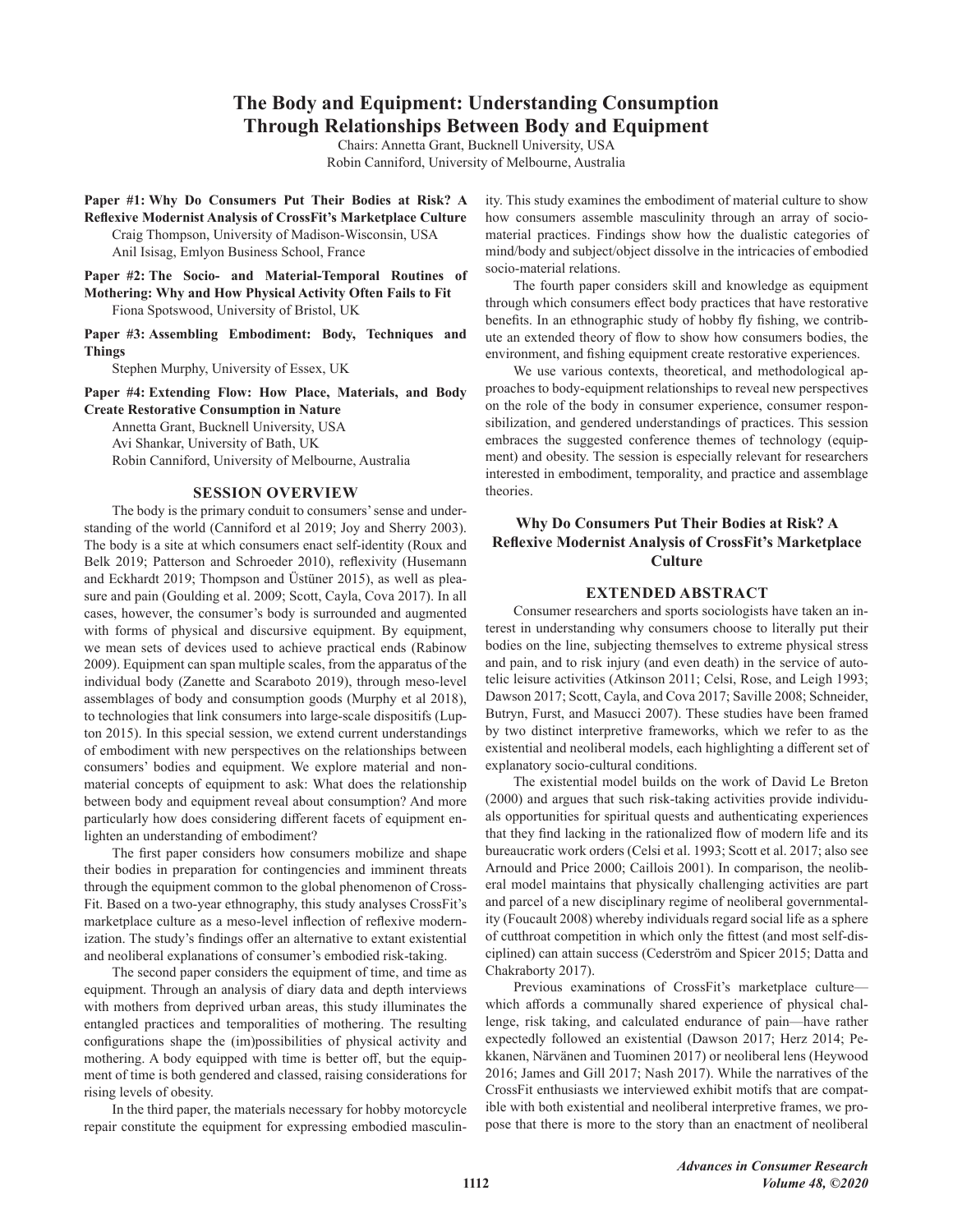responsibilization (Giesler and Veresiu 2014) or a quest to authenticate the self through transcendent experiences (Arnould and Price 1993, 2000).

Another important macro influence on these risk-taking consumption practices is the reflexive modernist orientation that has arisen from the structural imposition of global systemic risks (Beck 1999, 2006; Beck, Giddens, and Lash 1994). According to this framework, systemic, human-generated risks are the unintended and unanticipated consequences of the modernist project and its abiding goals of creating wealth and prosperity. Modern economies produce risks just as they produce economic gains, and these risks are difficult to manage and distribute through probability assessment-as exemplified by climate change, large-scale industrial accidents, terrorist attacks, and outbreaks of infectious diseases. As a cultural response to these conditions, the reflexive modernist ethos comprises of a reflexive awareness of systemic risks, a socially pervasive state of doubt about the ability of experts to accurately predict and control such risks, a profound uncertainty about which authorities to trust, and a paradoxical quest for being prepared for a wide range of imaginable contingencies in hopes that such preparations might prove useful to a certain degree in a time of crisis. When CrossFit practices are analyzed in relation to this reflexive modernist frame, we identify a set of socio-cultural motivations that are ideologically and experientially distinct from those highlighted by the existential and neoliberal models.

Founded in 2000 by former gymnast Greg Glassman, Cross-Fit hinges on the idea that constantly varied, high intensity, whole body workouts could induce a state of all-round functional fitness unattainable through conventional gyms. With this principle in mind, Glassman developed high-intensity workout routines that integrated movements from gymnastics, calisthenics, and Olympic weightlifting, all involving multiple repetitions in rapid-fire succession. Glassman's unorthodox approach to building functional fitness through maniacal physical exertion attracted an expanding clientele of former athletes seeking to recreate bygone experiences of competitive intensity and, importantly, first responders and military personnel who face a broad spectrum of physical challenges in the conduct of their occupations (Crockett and Butryn 2018). In press interviews, Glassman matter-of-factly discussed latent risks that CrossFitters knowingly take in order to garner the benefits of its hyperintense training regimen: ""It can kill you," he said. "I've always been completely honest about that"" (Quoted in Cooperman 2005).

Based on a two-year long ethnography of CrossFit's marketplace culture—consisting of participant observation, semi-structured interviews, and examinations of media discourses and branded content—, we analyze CrossFit as a meso-level articulation of reflexive modernization. We demonstrate that CrossFitters' understanding of embodied risk taking is shaped by the normative goal of preparing oneself for unexpected contingencies and imminent threats. In doing so, we bridge the analytical gap between studies addressing consumers' proactive risk taking and those focusing on the feelings of anxiety and uncertainty induced by the structural imposition of systemic risks. We highlight that such risk-taking challenges can themselves be market-mediated responses to the conditions of reflexive modernization, whereby consumers proactively take calculated bodily risks out of a desire to expand their capacities to effectively respond to the unpredictable manifestations of systemic risks. Finally, we show that the notion of personal responsibility—which has predominantly been studied as a defining feature of neoliberal governmentality by consumer researchers (Giesler and Veresiu 2014) - serves different ideological ends in a reflexive modernist frame. Rather than taking a neoliberal, entrepreneurial orientation as represented in previous

accounts, it manifests an always contingent endeavor for being prepared to effectively respond to challenges and contingencies amidst the radical uncertainty induced by systemic risks.

# The Socio- and Material-temporal Routines of **Mothering:** Why and How Physical Activity Often Fails to Fit

### **EXTENDED ABSTRACT**

The transition to parenthood is a critical transformative experience and an inflection point for obesity (Saxbe et al., 2019). Becoming a parent often leads to reduced physical activity (PA) levels, but this effects mothers more than fathers, both in volume and type (Rhodes et al., 2014). Studies report that whereas some mothers adjust physical activity participation strategies to fit around children (McGannon et al., 2018), many attempt unsatisfactorily to integrate PA into family time (Hamilton and White, 2010). Lower socioeconomic-economic status mothers are the least likely to be active (Bellow-Riecken et al., 2008). Supporting mothers from deprived areas to become and maintain healthy levels of physical activity is therefore an important challenge for social marketers.

Qualitative health research tends to explain mothers' low PA levels as the product of social and cultural discourses which mothers draw on. 'Mother' is understood as women's 'true calling', with an emphasis on intensive presence and prioritising caring above all else (Molander and Hartmann, 2018). PA is therefore constantly subordinated through daily computations made in the shadow of socially prescribed expectations. Relatedly, mothers' low PA levels is explained by illuminating the limited leisure time afforded to mothers as they assume fuller caring roles than male partners (Hamilton and White, 2010), which compresses and fragments time for themselves. Mothers' 'free time' is noted to be highly dependent on the support of others (Wearing, 1990). Time is conceptualised as a resource that mothers have little of.

Existing studies tend to overemphasise the capacity and responsibility of individuals to realise change through resistance to societal expectations (McGannon and Schinke, 2012). Through a novel practice theory lens, this study shifts focus to the mundane experiences of mothering, examining everyday temporalities and mundane yet expertly operated materialities. The connecting theme of 'time' emerges as vital for understanding the 'demands' of the system of practices that dominates the organisation of mothers' everyday lives and often competes out physical activity.

We undertook and analysed 15 depth interviews with mothers in Bristol. Mothers in lower socio-economic positions were selected because they have less control over how their paid and non-paid time (Southerton, 2006). Half the mothers kept a diary for a week prior to the interviews. Interviews explored everyday household routines, use of material things and explored experiences and reflections of PA. Mothers ranged between 20 and 50 years and the sample included single, adoptive, married and cohabiting mothers and those whose children had special needs. Five participated in regular PA. Transcripts were analysed using thematic analysis and three key themes were identified.

Mothering can be understood as a multiple integrative practice inseparable from a larger household system of practices involving multiple practitioners: children and fathers but also schools, workplaces and childcare providers. Mothering is highly competitive, even predatory. As one respondent explained, "We don't really do anything [now we have kids]..." PA for all our respondents took a low priority, and the synchronisation of physical activity alongside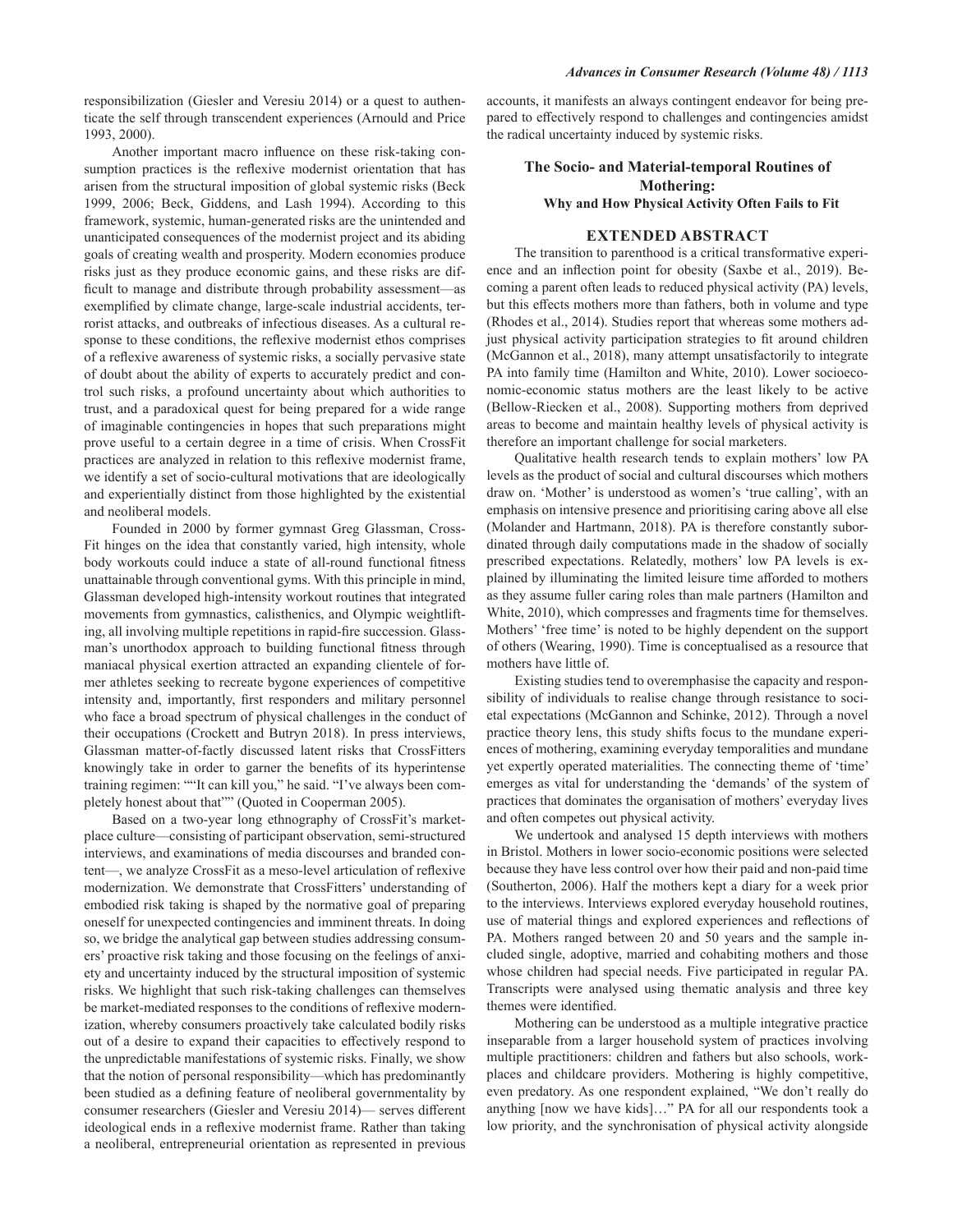mothering practices was found to be highly unsatisfactory and "not really proper exercise", or impossible.

Three intersecting themes add theoretical power to our understanding of the predatory nature of mothering and how this implicates PA participation. Firstly, mothering practices have a dominant temporal rhythm through their entanglement with external interlocking space-time configurations. For example travel timetables, distances from work and childcare/school opening hours all shaped the rhythm of mothering. These space-time configurations demand skilful use of materials such as managing the weekly wash, which often happened in a prescribed 90 minute slot; or calculating how long a bus journey would take and if there was time for an errand or visit between school hours.

Secondly, cutting across the external space-timescapes are the temporal rhythms of everyday caring. These were dominated for our participants by the need for careful synchronisation of multiple activities and by temporal 'hot spots'. Mothers were required to orchestrate practices so they occurred in the right order, with the skilled use of particular equipment (like toothbrushes or cooking equipment), at the right time of day and with understood degrees of periodicity. Hot spots occur because many of these practices colonise (Shove, 2012) particular points of the day such as children's bedtime, and are also intersected by external, institutional spatial-temporal rhythms. PA needs to compete to recruit mothers. As Jane explains, her walk was delayed because "he poo-ed all over the carpet and that takes half an hour out of your day before you can go anywhere". Mothering practices must often be accomplished in a particular order.

Thirdly, infusing the household system of practice were collective expectations towards 'time spent' that shape PA participation. In line with others (Silva 2002), we found an accepted lack of 'time to yourself' for mothers and a low prioritisation of PA for mothers but not fathers. The way practices compete and intersect raises questions about value and authenticity. Carrie exemplifies her frustration at the elevated 'value' of her partner's PA in comparison with her own, explaining that "he just takes off and goes cycling". Later, she admits how difficult the household level expectations about her own PA are to change: "it's hard-wired as to how our daily structure works... we are just stuck in a daily routine I guess".

Only when there was compatibility between the external spacetime configurations, everyday temporal rhythms of mothering practices and the temporal expectations that infuse the household system of practices did our respondents participate in regular PA. As such, our findings suggest that responsibilising mothers to participate in PA through 'sporty' identity creation or resistance is unlikely to succeed and is ethically problematic. Rather, social change relating to mothers' PA should acknowledge socio-cultural, material and above all temporal characteristics of the practices which both demand and shape the everyday organisation of mothering. Insodoing, our analysis contributes to the burgeoning critical social marketing agenda (Gordon, 2011; 2018) which draws on social practice theory to illuminate the socio-cultural shaping of everyday life (Gordon, 2018) as a basis for conceptualising intervention.

### **Assembling Embodiment: Body, Techniques and Things**

### **EXTENDED ABSTRACT**

By positioning embodiment to the forefront of enquiry, a nascent corpus of CCT research illuminates the sensuous and affective nature of transformative consumption experiences. Extending analysis beyond the focus on discourse and meaning which preoccupied the 'interpretive turn', these studies animate the lived experience of embodiment as it surfaces through intense sensory immersion (Goulding et al., 2009; Scott et al., 2017) and emotive bodily expressions (Hewer and Hamilton, 2010). Recent studies broaden the scope of multi-sensory enquiry, by establishing a basis for consumer research that attends to the olfactory (Canniford et al., 2018) and sonic (Patterson and Larsen, 2018). Notwithstanding these significant contributions, a deep understanding of embodiment cannot be reached through recourse to the senses alone. Embodiment also foregrounds body techniques, habituation, and the social, physical and mindful cultivation of skilful dispositions (Mauss, 1973; Crossley 2007; Murphy et al., 2019). Recent CCT studies illuminate the skilful nature of a host of consumption activities that range from freeskiing and paintballing (Woerman and Rokka, 2015), Cosplay (Seregina and Weijo, 2017), craft beer connoisseurship (Maciel and Wallendorf, 2017) and high-speed motorcycling (Murphy and Patterson, 2019). Although consumption objects are clearly central to the performance of these skilful activities, these studies do not foregrounded materiality conceptually, and as a consequence we know little about how things feature in the development of skills and the embodied dispositions that pertain to them. To this end, the present study extends Dant's (2004) assemblage theory to examine the intricacies of socio-material relations between motorcycle repairers and their motorcycles.

### Re-theorizing Assemblage: An Embodied Perspective

Tim Dant's extensive work on materiality (1999; 2004a; 2004b) brings the issue of embodiment and its role in the formation of human non-human assemblages into critical light. Dant (2004) argues that the embodied experience of being-in-the-world only makes sense because we have a history of sensory experience. We know how it feels to be in the world, and we intuitively know how to interact in the world because of this experience. This embodied way of beingin-the-world is not something that we are born with, it perpetually develops over time through interaction. This process crystallises as bodily memory and because of this being-in-the-world becomes intelligible (Merleau-Ponty, 1962). Throughout our lives we engage further in the material world, embodying new skills and techniques, thereby bringing the material world more and more into our everyday lives (Dant 1999, 2004). By drawing attention to the intricate nature of socio-material relations, assemblage theory invites us to consider how things become active not only in shaping perceptual capacities but also the development of skilful embodied techniques. By examining the case of the repairer/motorcycle assemblage, this research aims to develop a theoretical understanding of how skilful embodied relations with things are formed and also how these relations become constitutive of embodiment.

### A Brief Summary of Findings

The repairer's ability to relate to the material world of the motorcycle is acquired and strengthened in skill (Borgmann, 1987). As a central socio-material dynamic of assemblage formation, skill development closes the distance between the repairer and the motorcycle. Sharpened skills bring people and things together to the extent that they can assemble as one. This dynamic was exemplified in instances where the participants describe using tools with such ease and dexterity that they become like an extension of hand (Mellström, 2002). Being always takes place in the world, and because of this our capacities for skill development and habituation are inextricably relational (Dant 2004; Merleau-Ponty, 1962).

Crawford (2010) describes motorcycle repair as a stochastic art, which necessitates a disposition that is open and attentive to the machine. To embody this disposition, perception must be trained in relations with the motorcycle. This study illuminates how novices are taught to perceive the motorcycle's obscurities by developing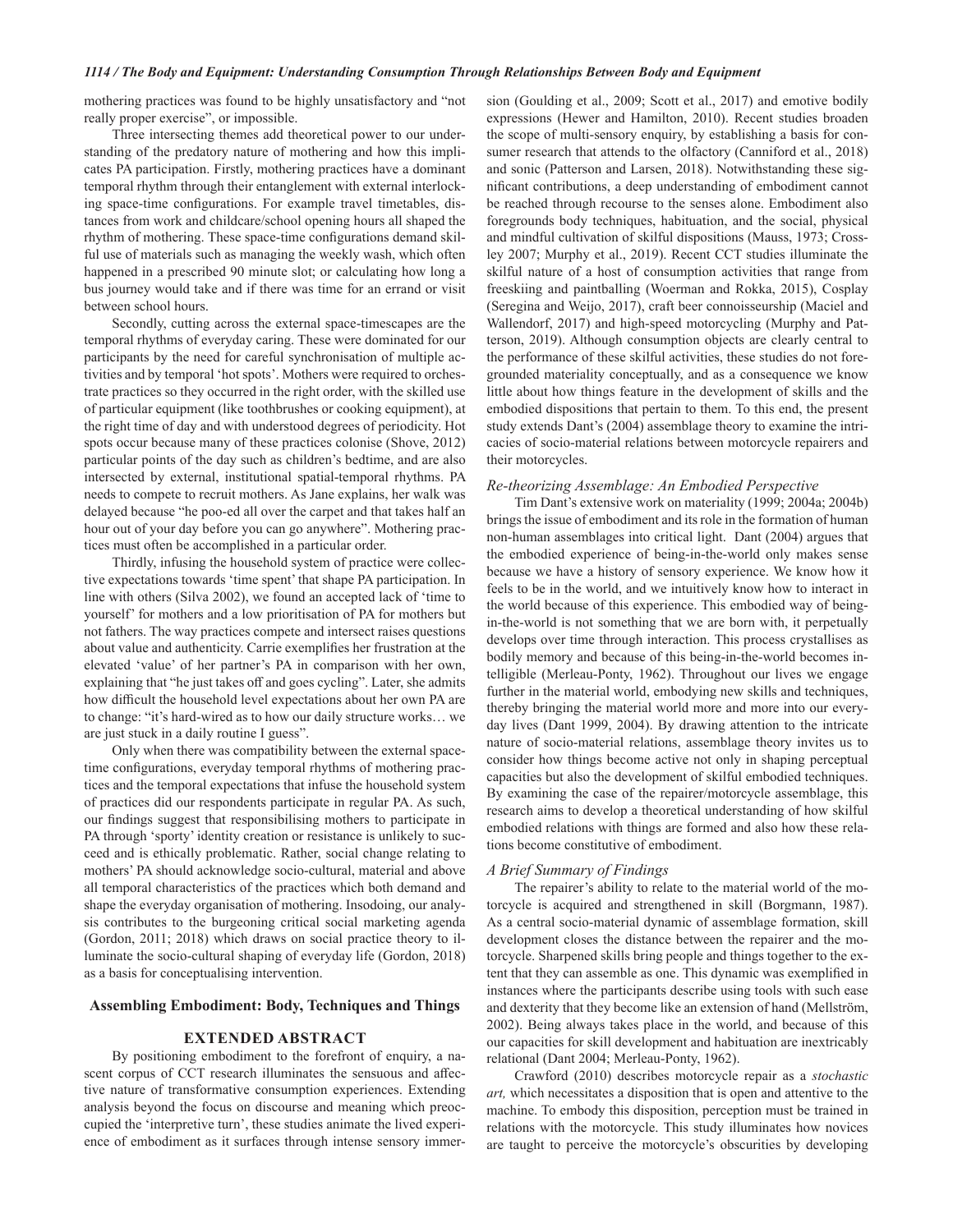an aural appreciation of its rhythms. By mindfully listening to the sounds of engines, the capacity for acoustically informed diagnosis gradually accumulates. Similarly, through immersion in these activities, the body becomes attuned to diagnosing problems by identifying resonant sounds, smells and feels (Mellström, 2003). This pathway to skill development is illustrative of the recursivity of these socio-material relations. The motorcycle demands a finely attuned attentiveness that is receptive to its signals. But the repairer/motorcycle assemblage, also illuminates a recursivity to socio-material relations which complicates any notion of agentic subjects continuously acting upon inanimate objects.

By tuning into the socio-material dynamics of assemblage formation, we see that repairers are oftentimes drawn out of themselves and into an intimate relation with the motorcycle, whereby they are forced to question what it needs. In these instances, 'technology is no longer a means by which our mastery of the world is extended' but rather it becomes 'an affront to our usual self-absorption' (Crawford, 2010: 16). Skilled repairers must be able to see beyond the embodied techniques of their craft, to see how skills can be grounded in relations with the material demands of the situation. It is only with this outward orientation towards fixing things that the repairer can truly understand their nature. It is through these socio-material relations that the repairer incorporates the daily movements and actions of repair culture.

When we segment the world into imaginary categories and hierarchies in order to get things done, we in-effect produce dualisms (Canniford and Shankar, 2015). When we resist dualisms, by altering the ontological assumptions that guide our research, we open new up new pathways to see how previously overlooked elements constitute phenomena. Rather than slipping into the naturalised ontological stance which separates mind/body and subject/object, this paper illuminates the socio-material processes through which mind/ body and subject/object assemble to co-constitute embodiment. In the routine, habitual practices of motorcycle repair sensory perceptions and gestural dexterity become mindfully honed to interact with the motorcycle and its world. By illuminating the bodies aptitude for knowledgeability and the material objects capacities to impose demands upon the would-be-subject, these socio-material relations blur the boundary that typically separates mind from body and subject from object. We see cogently that the motorcycle repairer could not come into being without this embodied emplacement in the material world.

# **Extending Flow: How Place, Materials, and Body Create Restorative Consumption in Nature**

### **EXTENDED ABSTRACT**

Consumer research documents a broad range of consumer experiences that offer restorative benefits. From extraordinary experiences in nature (Arnould and Price 1993; Canniford and Shankar 2013; Celsi, Rose, and Leigh 1993), to painful (Scott, Cayla, and Cova 2017), or conflict-laden experiences (Tumbat and Belk 2011), drug-induced nights out (Goulding et al. 2009), pilgrimages for the deeply devoted (Higgins and Hamilton 2019; Husemann and Eckhardt 2019), or through natural products (Thompson 2004), such experiences are understood to ameliorate the demands of today's society, the burdens of reflexivity, and the resulting "saturated self" (Husemann and Eckhardt 2019; Scott, Cayla, and Cova 2017, 24). We draw into question what many of these consumption experiences share in common: they take place in nature. A common trope in consumer research is that nature is imbued with healing qualities (Canniford and Shankar 2013). Consumers who seek out such experiences in nature, using limited leisure time and financial resources, are restored and rejuvenated, able to return 'healed' and better able to deal with life in a time-stricken and ever-connected world (Canniford and Shankar 2013; Husemann and Eckhardt 2019). While we may know why consumers seek out these experiences, and that they are restored and rejuvenated by them, how such experiences are restorative and rejuvenating remains less well understood.

To answer this question, we use Csikszentmihalyi's (1975) concept of flow as a guiding theory. Flow, characterized as a state of total absorption, diverts people's attention from the mundane to focus on the task at hand (Csikszentmihalyi 1975). As a guiding framework, it sensitizes our work to the experience of temporarily losing a sense of place and time. We also draw upon actor-network theory (Law 1992) to examine how these experiences come together as an assemblage of place, materials (equipment), and body (mind and skills). We engaged in an ethnographic study of fly fishing. Fly fishing offers a unique perspective of consumers who have a deep engagement with the activity-which includes the study of entomology, river conditions, equipment, the skills necessary to cast, and adapt to varying weather conditions. We collected data based on the ethnographic immersion of two authors of this project, participant observation, and phenomenological interviews with 21 fly fishers. In order to more closely capture the in-situ experience, we also engaged in video recording participants who then reflected upon their experiences further in interviews.

Our findings show that the restorative and rejuvenative nature of these experiences relies on a deep engagement with the context, sometimes spanning over a lifetime or decades. We show the process of restorative consumption occurs through an extended model of flow that includes: (1) preparing for flow, (2) flowing, (3) remembering flow. First, preparing for flow involves a ritualized material, embodied, and cognitive practice. Second, flowing is the phenomenological experience in which consumers enter a non-reflexive state where embodied practice prevails. Finally, Csikszentmihalyi (1990, 229) argues that flow happens in the "here and now"; however, we find that remembering flow is a highly ritualized and integral part of the flow experience. The act of remembering what flow feels like comes to shape consumers' understanding of flow and future experiences of flow.

Our research contributes an understanding of the process by which consumption environments and practices create rejuvenative experiences. First, we show that rejuvenative experiences are fleeting, and difficult to achieve and maintain. Beyond Csikszentmihalyi's (1975) descriptive need for an intersection between skill and challenge, our work captures the phenomenological experience of the entire process of flow. Second, consumer researchers broadly refer to flow as akin to a broad range of experiences—transportation experiences (Phillips and McQuarrie 2010; Wang and Calder 2006), edgework (Canniford and Shankar 2013), immersion (Phillips and McQuarrie 2010), transcendental (Schouten, McAlexander, and Koegin 2007). We bring clarity to distinguish flow from other flowlike experiences that, after Turner (1969), we call flowoid. Third, self-awareness is usually considered a virtue. Literature extols the benefits of the reflexive consumer agentically navigating social class (Thompson, Henry, Bardhi 2018), however, in our study, consumers are involved in a deep engagement to reflexively engage in nonreflexivity. In juxtaposition with extraordinary experiences literature that shows that consumers need an escape to achieve the restorative benefits of flow, we suggest that it is through a deep immersion that consumers reap these benefits. Lastly, we draw to attention the importance of the availability of a place to flow. Sustaining natural en-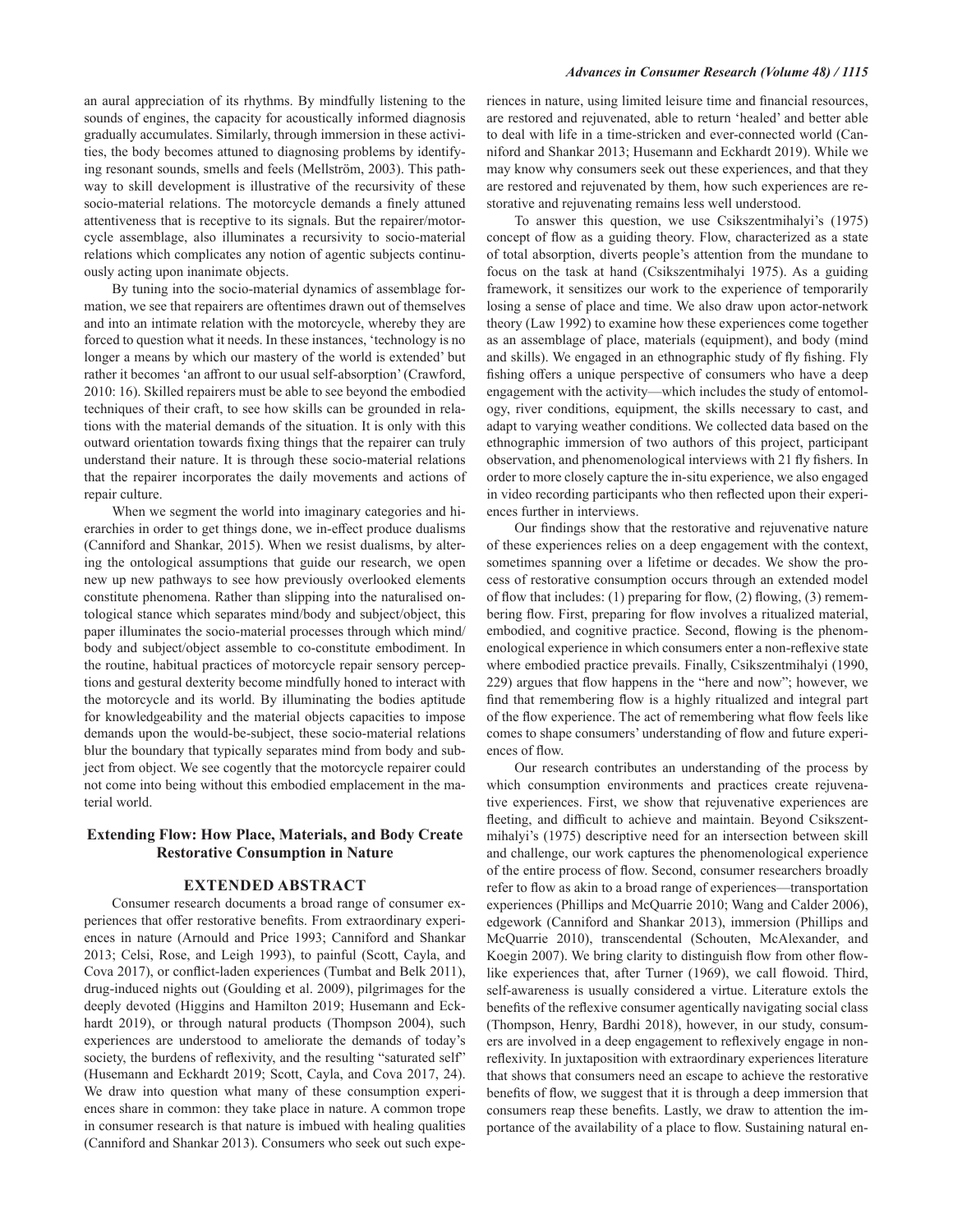## 1116 / The Body and Equipment: Understanding Consumption Through Relationships Between Body and Equipment

vironments that facilitate such flow experiences, and making them readily available to populations is important.

### **REFERENCES**

- Arnould, Eric J. and Linda L. Price (1993), "River Magic: Extraordinary Experience and the Extended Service Encounter," Journal of Consumer Research, 20 (June), 24–45.
	- (2000), "Authenticating Acts and Authoritative Performances: Questing for Self and Community," in The Why of Consumption: Contemporary Perspectives on Consumer Motives, Goals and Desires, ed. S. Ratneshwar, David Glen Mick, and Cynthia Huffman, New York: Routledge, 140–63.
- Atkinson, Michael (2008), "Triathlon, Suffering and Exciting Significance," Leisure Studies, 27(2), 165-80.
- Beck, Ulrich (1999), World Risk Society, Malden, MA: Polity Press and Blackwell Publishers.
	- (2006), Cosmopolitan Vision, Malden, MA: Polity Press.
- Beck, Ulrich, Anthony Giddens, and Scott Lash (1994), Reflexive Modernization: Politics, Tradition and Aesthetics in the Modern Social Order, Stanford, CA: Stanford University Press
- Bellow-Riecken, KH. and Rhodes, R.E. (2008), A birth of inactivity? A review of physical activity and parenthood, Preventative Medicine, 46(2): 99-110
- Borgmann, A. (1987) 'Technology and the character of contemporary life: A philosophical inquiry', Chicago: University of Chicago Press.
- Caillois, Roger (2001), Man, Play and Games, Urbana and Chicago, IL: University of Illinois Press.
- Canniford, Robin, and Avi Shankar (2013), "Purifying Practices: How Consumers Assemble Romantic Experiences of Nature," Journal of Consumer Research, 39 (5), 1051-1069.
- Canniford, Robin and Shankar, Avi (2015) "Post-Dualistic Consumer Research: Nature-Cultures and Cyborg Consumption," in *Assembling Consumption*, pp. 147-164. London: Routledge.
- Canniford, R., Riach, K., and Hill, T. (2018) 'Nosenography: How smell constitutes meaning, identity and temporal experience in spatial assemblages', Marketing Theory 18(2): 234-248.
- Cederström, Carl and Andre Spicer (2015), The Wellness Syndrome, Malden, MA: Polity Press.
- Celsi, Richard L., Randall L. Rose, and Thomas W. Leigh (1993), "An Exploration of High-Risk Leisure Consumption through Skydiving," Journal of Consumer Research, 20(1), 1-23.
- Cooperman, Stephanie (2015), "Getting Fit, Even If It Kills You," The New York Times, December 22.
- Crawford, M. (2010) The Case for Working with Your Hands: Or why office work is bad for us and fixing things feels good. London: Penguin.
- Crockett, Matt C. and Ted Butryn (2018), "Chasing Rx: A Spatial Ethnography of the CrossFit Gym," Sociology of Sport Journal, 35(2), 98-107.
- Csikszentmihalyi, Mihaly (1975), Beyond Boredom and Anxiety. San Francisco: Jossey-Bass Publishers.
- Czikszentmihalyi, Mihaly (1990), Flow: The psychology of optimal experience. New York: Harper & Row.
- Datta, Anisha and Indranil Chakraborty (2017), "Are You Neoliberal Fit? The Politics of Consumption under Neoliberalism," in The SAGE Handbook of Consumer Culture, ed. Olga Kravets, Pauline Maclaran, Steven Miles, and Alladi Venkatesh, Thousand Oaks, CA: Sage, 453-77.
- Dant, T. (1999) 'Material culture in the social world', McGraw-Hill Education (UK).
- Dant, T. (2004a) 'The Driver-car', Theory, Culture & Society  $21(4-5): 61-79.$
- Dant, T. (2004b) 'Materiality and society', McGraw-Hill Education  $(UK).$
- Dawson, Marcelle C. (2017), "CrossFit: Fitness Cult or Reinventive Institution?," International Review for the Sociology of Sport,  $52(3), 361-79.$
- Foucault, Michel (2008), The Birth of Biopolitics: Lectures at the College de France, ed. Michael Senellart, New York: Palgrave.
- Giesler, Markus and Ela Veresiu (2014), "Creating the Responsible Consumer: Moralistic Governance Regimes and Consumer Subjectivity," Journal of Consumer Research, 41(3), 840-57.
- Gordon, R. (2011), Critical social marketing: Definition, application and domain. Journal of Social Marketing, 1, 82-99.
- Gordon, R. (2018), Critical Social Marketing: Reflections, introspections and future directions, chapter 5, in ed. Tadajewski, M., Higgins, M., Denegri-Knott, J. and Varman, R. (2018), Critical Marketing, Routledge.
- Goulding, C., Shankar, A., Elliott, R. and Canniford, R. (2009) 'The marketplace management of illicit pleasure', Journal of Consumer Research 35(5): 759-771.
- Hamilton, K. and White, K.M. (2010), Understanding parental physical activity: Meanings, habits and social role influence, Psychology of Sport and Exercise, 11, 275-285.
- Herz, J.C. (2014), Learning to Breathe Fire: The Rise of CrossFit and the Primal Future of Fitness, New York: Three Rivers Press
- Hewer, P. and Hamilton, K. (2010) 'On emotions and salsa: Some thoughts on dancing to rethink consumers', Journal of Consumer Behaviour 9(2): 113-125.
- Heywood, Leslie (2016), "'We're in This Together:' Neoliberalism and the Disruption of the Coach/Athlete Hierarchy in CrossFit," Sports Coaching Review, 5(1), 116-29.
- Higgins, Leighanne, and Kathy Hamilton (2019), "Therapeutic Servicescapes and Market-Mediated Performances of Emotional Suffering," Journal of Consumer Research, 45(6), 1230-1253.
- Husemann, Katharina C., and Giana M. Eckhardt (2019), "Consumer Deceleration," Journal of Consumer Research, 45  $(6)$ , 1142-1163.
- James, Eric P. and Rebecca Gill (2017), "Neoliberalism and the Communicative Labor of CrossFit," Communication & Sport,  $6(6)$ , 1-25.
- Joy, Annamma, and John F. Sherry Jr. (2003), "Speaking of Art as Embodied Imagination: A Multisensory Approach to Understanding Aesthetic Experience," Journal of Consumer Research, 30 (2), 259-282.
- Law, John (1992), "Notes on the Theory of the Actor-Network: Ordering, Strategy, and Heterogeneity," Systems Practice, 5  $(4)$ , 379-393.
- Le Breton, David (2000), "Playing Symbolically with Death in Extreme Sports," Body & Society, 6(1), 1-11.
- Lupton, D. (2015). Quantified sex: a critical analysis of sexual and reproductive self-tracking using apps. Culture, health & sexuality, 17(4), 440-453.
- Maciel, A. and Wallendorf, M. (2017) 'Taste Engineering: An Extended Consumer Model of Cultural Competence Constitution', Journal of Consumer Research 43(5): 726-746.